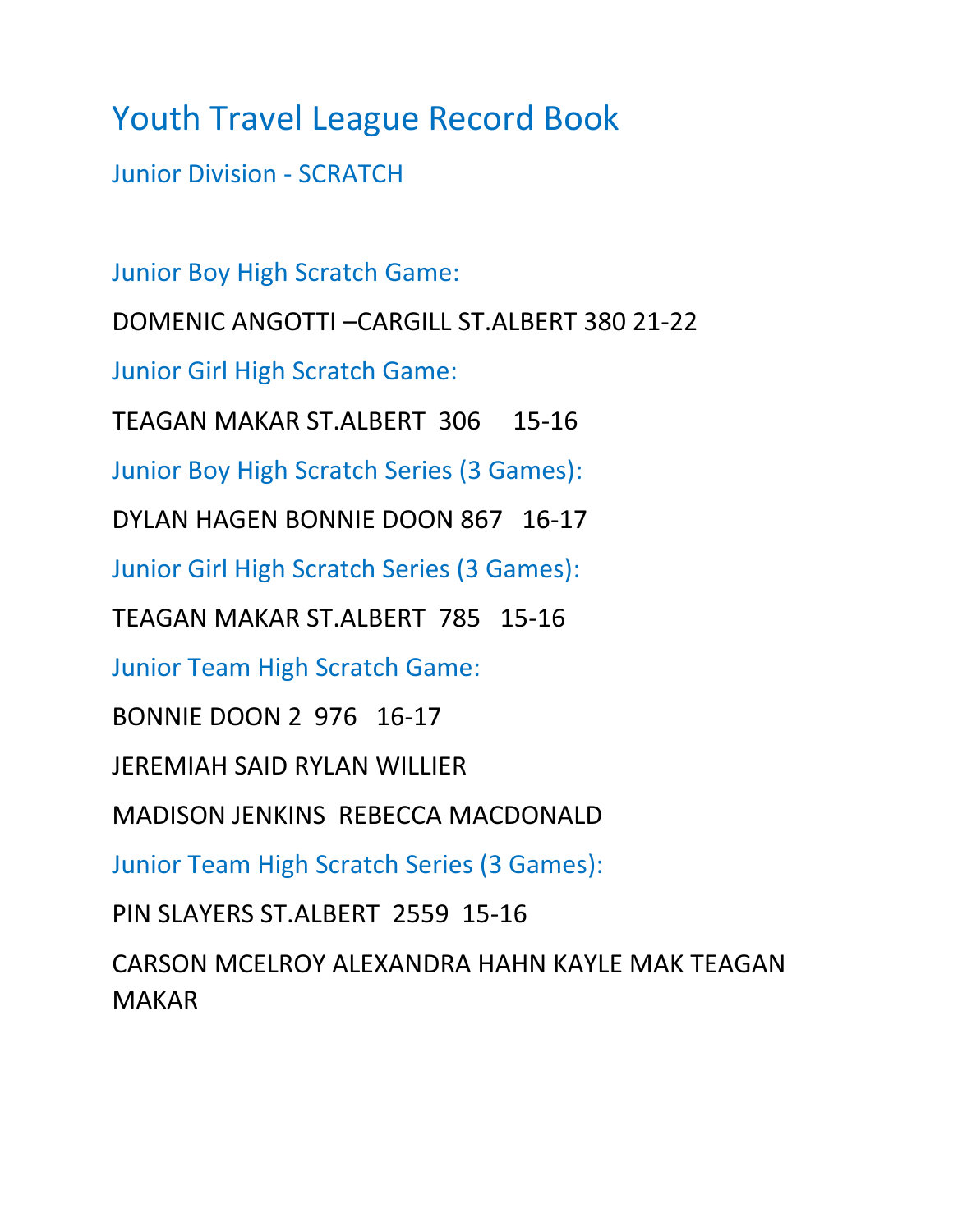Junior Division - HANDICAP

Junior Boy High Handicap Game:

DOMENIC ANGOTTI-CARGILL ST.ALBERT 499 21-22

Junior Girl High Handicap Game:

JESSICA BREWER SHERWOOD BOWL 397 19-20

Junior Boy High Handicap Series (3 Games):

JD HYSLOP 1115 SHERWOOD BOWL 19-20

Junior Girl High Handicap Series (3 Games):

BRIANNA LARIVIERE 1017 KJ 21-22

Junior Team High Handicap Game:

SHERWOOD BOWL 1468 17-18

JAKE CORNELL, BROOKLYN GAHR TRISTAN PATERSON

PAGE OLSEN

Junior Team High Handicap Series (3 Games):

SHERWWOD BOWL 3905 16-17

ETHAN NOTT JESSICA BREWER JAKE CORNELL MELINA DURO

BRONX VIPERS 3905 17-18

DYLAN INNES RILEY BARRINGTON,ALANA DORNIC-MCINTOSH BREYA EVENS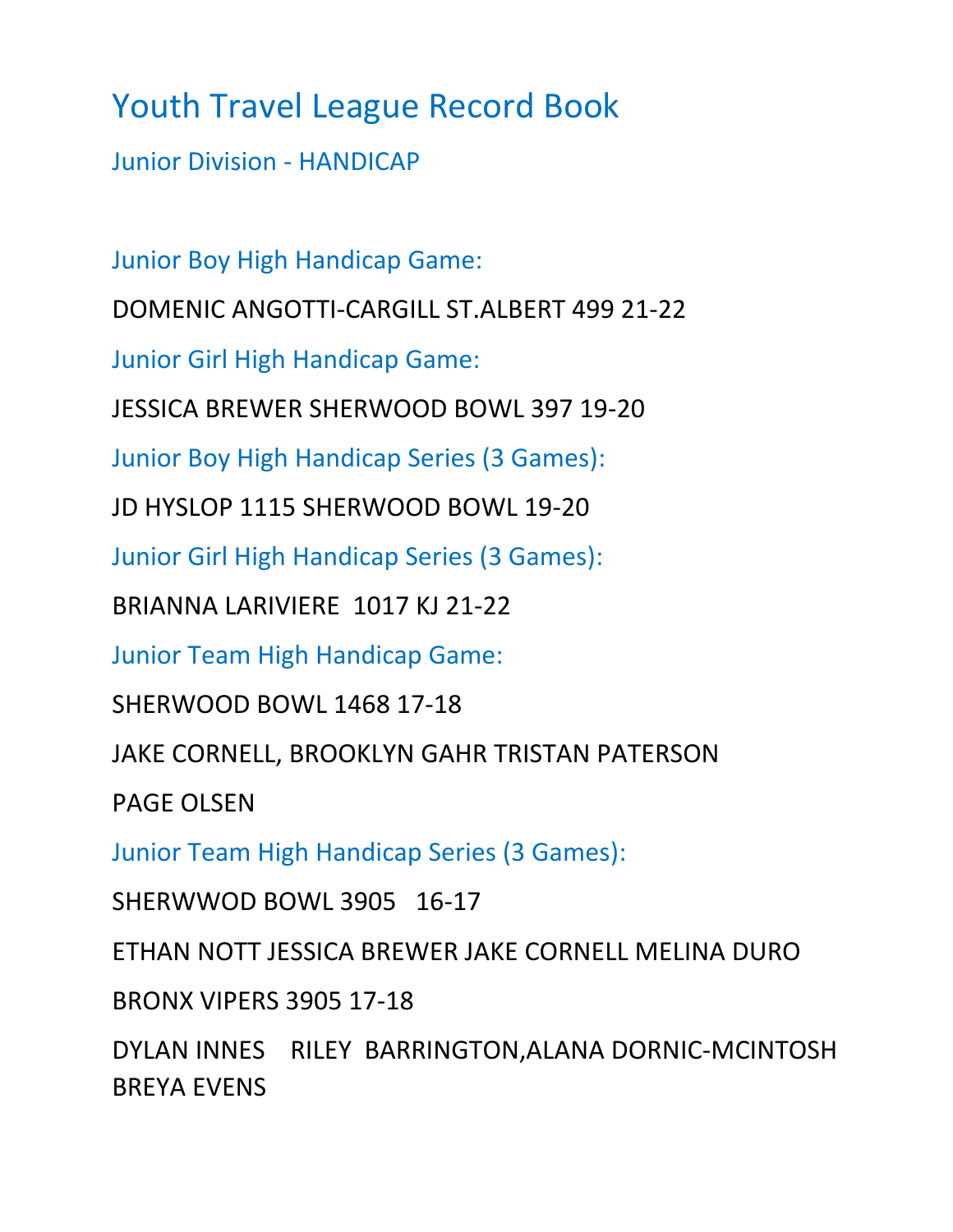Senior Division - SCRATCH

Senior Boy High Scratch Game:

CODY JUBINVILLE BOONIE DOON 393 16-17

Senior Girl High Scratch Game:

JILLIAN COLLINS ST.ALBERT 420 21-22

Senior Boy High Scratch Series (3 Games):

RYLAN WILLIER SHERWOOD BOWL 957 18-19

Senior Girl High Scratch Series (3 Games):

JULIE OROBKO ST.ALBERT 985 15-16

Senior Team High Scratch Game:

BONNIE DOON BLACK 1104 15-16

TYLER TYTGAT BRANDON HAGEN BRANDON BIGRAS BRADLY TYTGAT

Senior Team High Scratch Series (3 Games):

BONNIE DOON BLACK 2981 16-17

TYLET TYTGAT MICHAEL MARCIANO HARMONIE LOCKE

ALI HOWAT